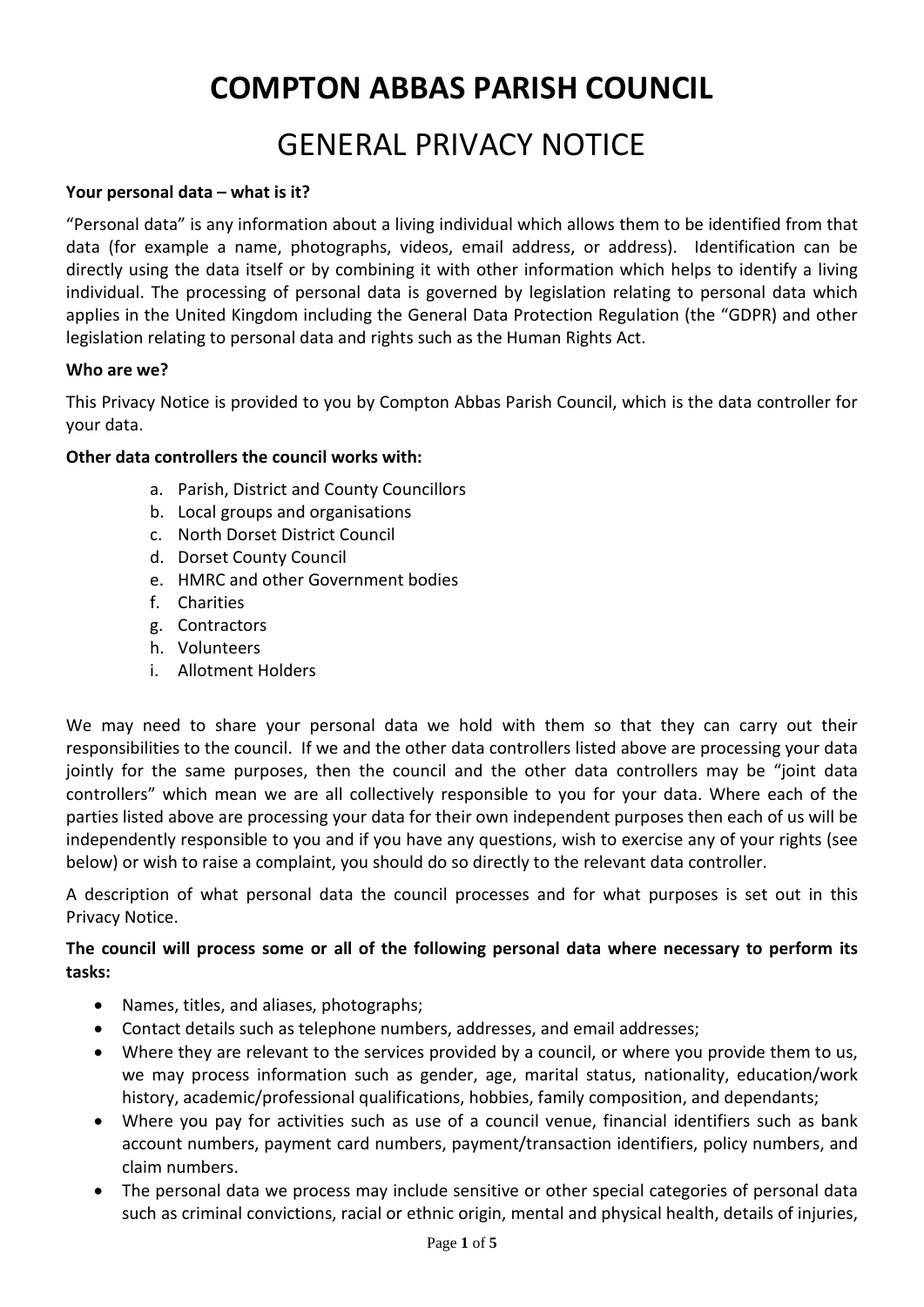medication/treatment received, political beliefs, trade union affiliation, genetic data, biometric data, data concerning and sexual life or orientation.

#### **How we use sensitive personal data**

- We may process sensitive personal data in order to comply with legal requirements and obligations to third parties.
- We need to have further justification for collecting, storing and using this type of personal data.
- We may process special categories of personal data in the following circumstances:
	- a. In limited circumstances, with your explicit written consent.
	- b. Where we need to carry out our legal obligations.
	- c. Where it is needed in the public interest.

Less commonly, we may process this type of personal data where it is needed in relation to legal claims or where it is needed to protect your interests (or someone else's interests) and you are not capable of giving your consent, or where you have already made the information public.

#### **Do we need your consent to process your sensitive personal data?**

In limited circumstances, we may approach you for your written consent to allow us to process certain sensitive personal data. If we do so, we will provide you with full details of the personal data that we would like and the reason we need it, so that you can carefully consider whether you wish to consent.

# **The council will comply with data protection law. This says that the personal data we hold about you must be:**

- Used lawfully, fairly and in a transparent way.
- Collected only for valid purposes that we have clearly explained to you and not used in any way that is incompatible with those purposes.
- Relevant to the purposes we have told you about and limited only to those purposes.
- Accurate and kept up to date.
- Kept only as long as necessary for the purposes we have told you about.
- Kept and destroyed securely including ensuring that appropriate technical and security measures are in place to protect your personal data to protect personal data from loss, misuse, unauthorised access and disclosure.

#### **We use your personal data for some or all of the following purposes:**

- To deliver public services including to understand your needs to provide the services that you request and to understand what we can do for you and inform you of other relevant services;
- To confirm your identity to provide some services;
- To contact you by post, email, telephone or using social media (e.g., Facebook, Twitter, WhatsApp);
- To help us to build up a picture of how we are performing;
- To prevent and detect fraud and corruption in the use of public funds and where necessary for the law enforcement functions;
- To enable us to meet all legal and statutory obligations and powers including any delegated functions;
- To carry out comprehensive safeguarding procedures (including due diligence and complaints handling) in accordance with best safeguarding practice from time to time with the aim of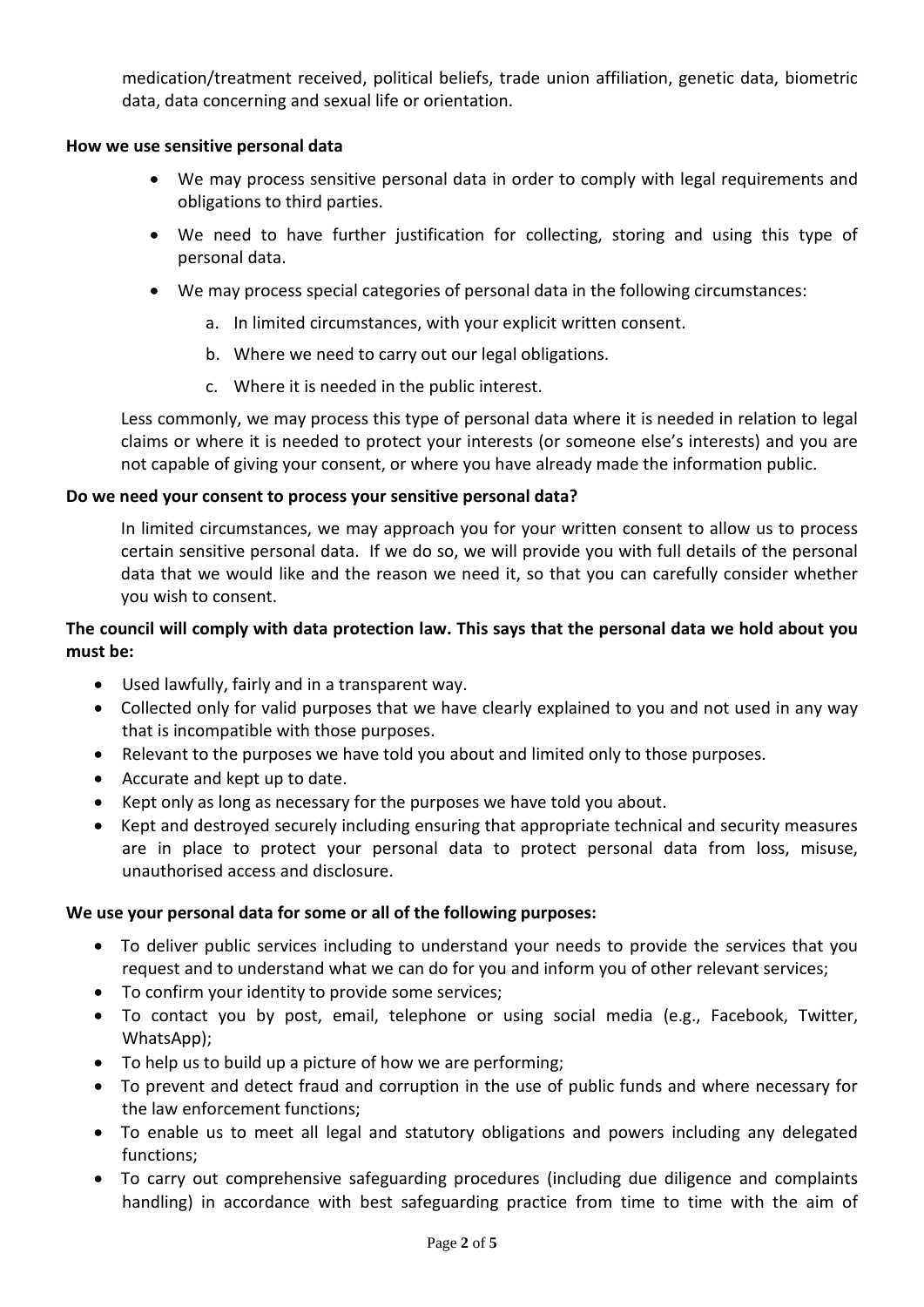ensuring that all children and adults-at-risk are provided with safe environments and generally as necessary to protect individuals from harm or injury;

- To promote the interests of the council;
- To maintain our own accounts and records;
- To seek your views, opinions or comments;
- To notify you of changes to our facilities, services, events and staff, councillors and other role holders;
- To send you communications which you have requested and that may be of interest to you. These may include information about campaigns, appeals, other new projects or initiatives;
- To process relevant financial transactions including grants and payments for goods and services supplied to the council
- To allow the statistical analysis of data so we can plan the provision of services.

Our processing may also include the use of CCTV systems for the prevention and prosecution of crime.

# **What is the legal basis for processing your personal data?**

The council is a public authority and has certain powers and obligations. Most of your personal data is processed for compliance with a legal obligation which includes the discharge of the council's statutory functions and powers. Sometimes when exercising these powers or duties it is necessary to process personal data of residents or people using the council's services. We will always take into account your interests and rights. This Privacy Notice sets out your rights and the council's obligations to you.

We may process personal data if it is necessary for the performance of a contract with you, or to take steps to enter into a contract. An example of this would be processing your data in connection with the use of sports facilities, or the acceptance of an allotment garden tenancy.

Sometimes the use of your personal data requires your consent. We will first obtain your consent to that use.

#### **Sharing your personal data**

This section provides information about the third parties with whom the council may share your personal data. These third parties have an obligation to put in place appropriate security measures and will be responsible to you directly for the manner in which they process and protect your personal data. It is likely that we will need to share your data with some or all of the following (but only where necessary):

- The data controllers listed above under the heading "Other data controllers the council works with";
- Our agents, suppliers and contractors. For example, we may ask a commercial provider to publish or distribute newsletters on our behalf, or to maintain our database software;
- On occasion, other local authorities or not for profit bodies with which we are carrying out joint ventures e.g. in relation to facilities or events for the community.

#### **How long do we keep your personal data?**

We will keep some records permanently if we are legally required to do so. We may keep some other records for an extended period of time. For example, it is currently best practice to keep financial records for a minimum period of 8 years to support HMRC audits or provide tax information. We may have legal obligations to retain some data in connection with our statutory obligations as a public authority. The council is permitted to retain data in order to defend or pursue claims. In some cases the law imposes a time limit for such claims (for example 3 years for personal injury claims or 6 years for contract claims). We will retain some personal data for this purpose as long as we believe it is necessary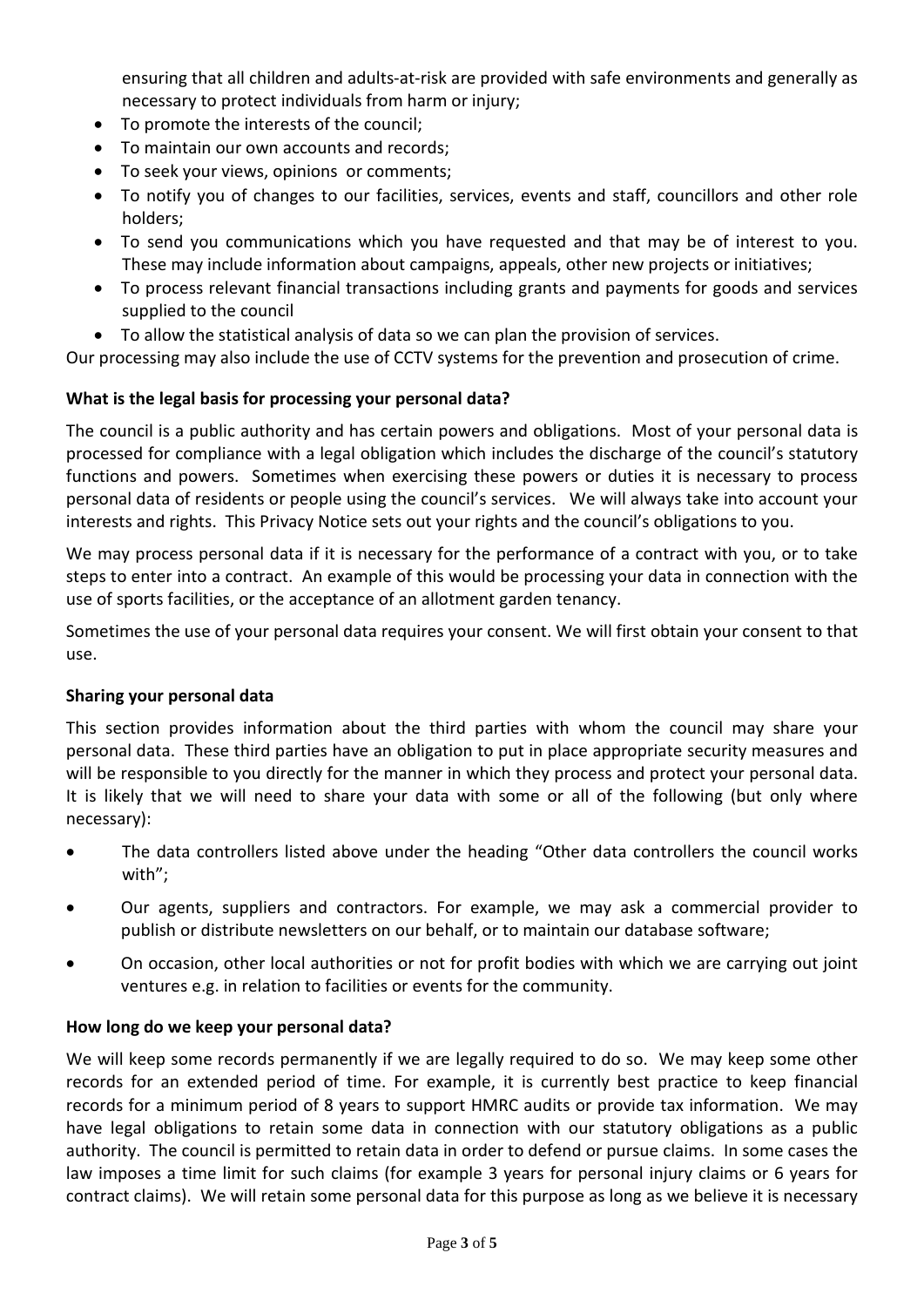to be able to defend or pursue a claim. In general, we will endeavour to keep data only for as long as we need it. This means that we will delete it when it is no longer needed.

# **Your rights and your personal data**

You have the following rights with respect to your personal data:

When exercising any of the rights listed below, in order to process your request, we may need to verify your identity for your security. In such cases we will need you to respond with proof of your identity before you can exercise these rights.

#### *1) The right to access personal data we hold on you*

- At any point you can contact us to request the personal data we hold on you as well as why we have that personal data, who has access to the personal data and where we obtained the personal data from. Once we have received your request we will respond within one month.
- There are no fees or charges for the first request but additional requests for the same personal data or requests which are manifestly unfounded or excessive may be subject to an administrative fee.

## *2) The right to correct and update the personal data we hold on you*

If the data we hold on you is out of date, incomplete or incorrect, you can inform us and your data will be updated.

## *3) The right to have your personal data erased*

- If you feel that we should no longer be using your personal data or that we are unlawfully using your personal data, you can request that we erase the personal data we hold.
- When we receive your request we will confirm whether the personal data has been deleted or the reason why it cannot be deleted (for example because we need it for to comply with a legal obligation).

#### *4) The right to object to processing of your personal data or to restrict it to certain purposes only*

• You have the right to request that we stop processing your personal data or ask us to restrict processing. Upon receiving the request we will contact you and let you know if we are able to comply or if we have a legal obligation to continue to process your data.

#### *5) The right to data portability*

- You have the right to request that we transfer some of your data to another controller. We will comply with your request, where it is feasible to do so, within one month of receiving your request.
- *6) The right to withdraw your consent to the processing at any time for any processing of data to which consent was obtained*
- You can withdraw your consent easily by telephone, email, or by post (see Contact Details below).
- *7) The right to lodge a complaint with the Information Commissioner's Office.*
- You can contact the Information Commissioners Office on 0303 123 1113 or via email <https://ico.org.uk/global/contact-us/email/> or at the Information Commissioner's Office, Wycliffe House, Water Lane, Wilmslow, Cheshire SK9 5AF.

#### **Transfer of Data Abroad**

Any personal data transferred to countries or territories outside the European Economic Area ("EEA") will only be placed on systems complying with measures giving equivalent protection of personal rights either through international agreements or contracts approved by the European Union. Our website is